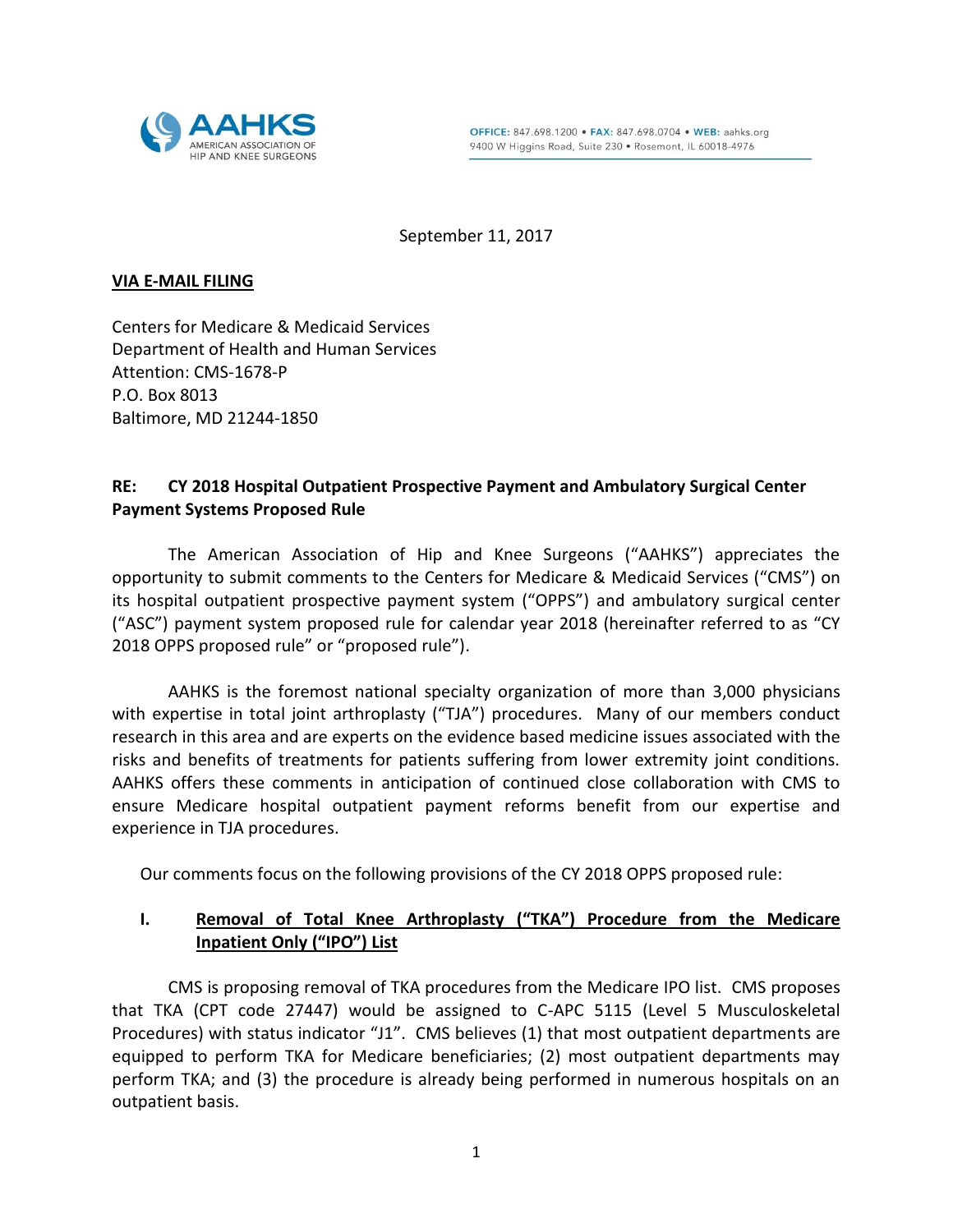*AAHKS Comment:* In 2016, CMS sought comments from the public on whether TKA procedures should be removed from the IPO list. Specifically, CMS asked how TKA related to a list of criteria to inform whether any procedure should be removed from the IPO list. We provided responses to each of six areas of questions raised by CMS that focused on the need for criteria to determine when discharge is appropriate after TKA, which would not differ between inpatients and outpatients.

As stated in 2016, we believe most outpatient departments are not currently equipped to provide TKA to Medicare beneficiaries, and that all 27447 TKA procedures have a moderate risk for complications. We have noted that, in a setting with excellent patient selection and education, tailored anesthetic techniques, well done surgery, good medical care, and exceptional post-operative care coordination, it may be clinically appropriate for some Medicare beneficiaries to have the option of a TKA procedure as a hospital outpatient.

CMS expects providers will "carefully develop evidence-based patient selection criteria to identify patients who are appropriate candidates for an outpatient TKA procedure as well as exclusionary criteria that would disqualify a patient from receiving an outpatient TKA procedure." We believe that when surgeons are free from external pressures to make a judgment, in the best interests of the patient, on the appropriate site for surgery, such criteria will be followed. There is a concern that commercial payers may interpret this CMS policy as invitation to implement coverage policies driving surgeries to lower cost facilities that may not be sufficiently prepared to handle the complexities or risks associated with some TKA procedures. CMS should make forcefully clear in the Final Rule that CMS expects that surgeons will make the ultimate patient-specific decision on site selection based on the level of patient selection and education, anesthetic techniques, medical care, and post-operative care coordination.

Last year, we urged caution in considering how to modify the Comprehensive Care for Joint Replacement Model ("CJR") and the upcoming "BPCI 2" model if the TKA procedure were to be moved off the IPO list because of adverse incentives that could be created. Only the healthiest patients should undergo outpatient TKA. Driving these patients away from Medicare bundled payment programs and into outpatient TKA would adversely impact the health status of CJR and BPCI patient populations and therefore the outcomes and costs. CMS should closely monitor the rate of outpatient TKAs in regions served by CJRs to determine if the volume is such that is it negatively impacting the economic standing of CJRs. If, over time, many patients indeed are undergoing outpatient TKA, a separate bundle could be designed for such healthier Medicare beneficiaries.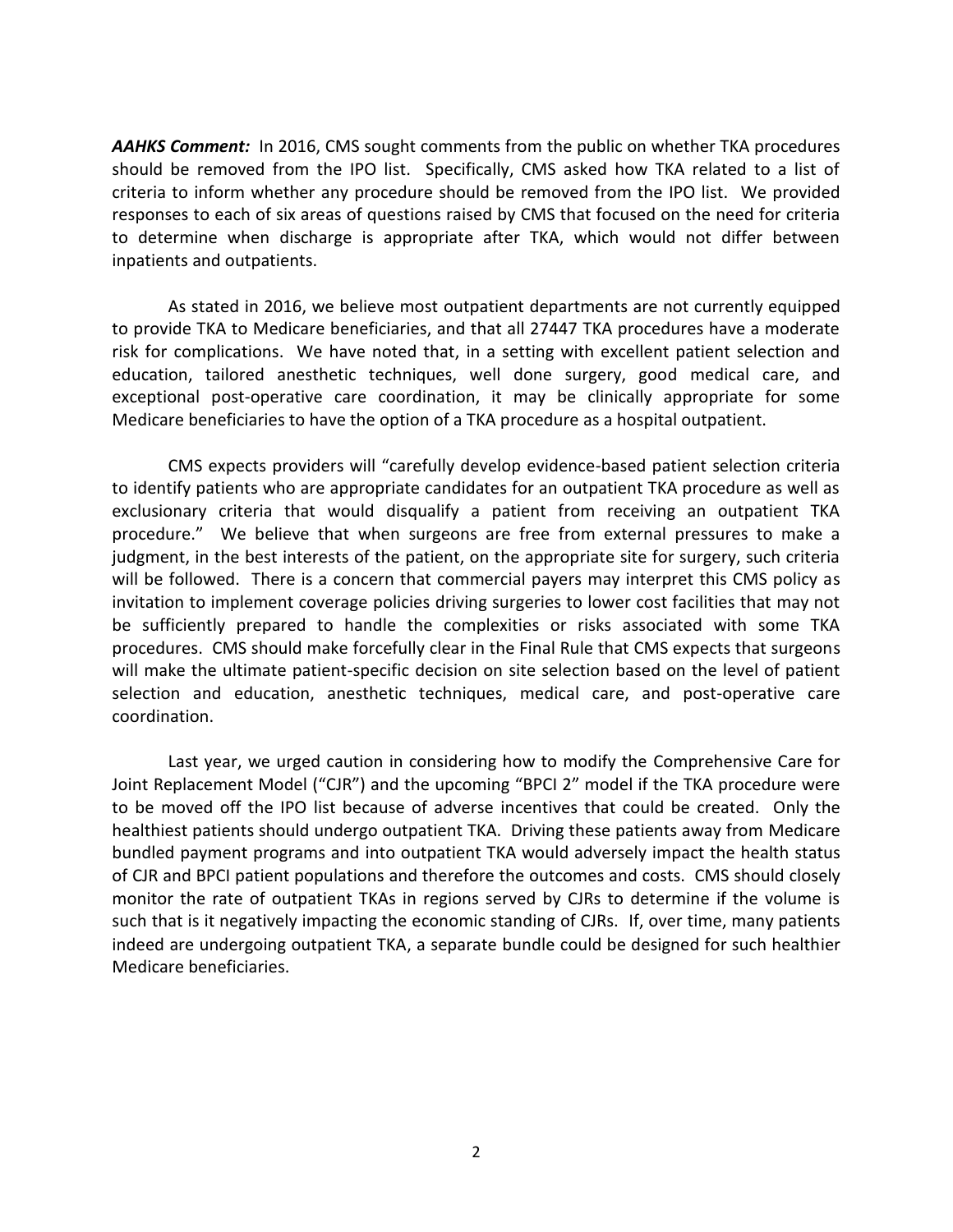# **II. Possible Removal of Partial Hip Arthroplasty ("PHA") and Total Hip Arthroplasty ("THA") Procedures from the IPO List**

When CMS solicited comments in 2016 on possible removal of TKA from the IPO list, it also received comments in support of removal of THA from the IPO list as well. CMS is seeking public comments on several questions related to the removal or PHA and THA from the IPO List.

*AAHKS Comment***:** THA is a substantial surgery with the potential for significant complication and is generally performed in older patients with multiple age-related comorbidities. As a result, THA has traditionally been performed exclusively in the hospital setting with routine inpatient hospitalization. Improvements in techniques and perioperative care, along with recent financial pressures, have significantly reduced length of stay following THA and consequently have led to the consideration, and relatively rare performance, of outpatient THA. Importantly, criteria for safe discharge of a patient following THA do not differ between "inpatient" and "outpatient". Both must have: resumed an oral diet, have adequate oral analgesia, have intact urinary function, be able to tolerate food and water, be able to mobilize safely for the environment to which they going, and have no intervening complication. (These "criteria" are used to determine appropriate candidates for discharge after THA). Given this framework, we address each of the questions that you raised in the proposed rule about the possible removal of THA procedures from the Medicare IPO List below.

 Are most outpatient departments equipped to provide THA to some Medicare beneficiaries?

*AAHKS response***:** Most outpatient departments are not currently equipped to provide THA to Medicare beneficiaries. Execution of outpatient THA requires excellent patient selection and education, tailored anesthetic techniques, well done surgery, good medical care, and exceptional post-operative care coordination. Very few hospitals have executed all of these elements to date. We are not aware of any data to confirm the safety and efficacy of outpatient THA in Medicare beneficiaries.

 Can the simplest procedure described by CPT code 27130 be performed in most outpatient departments?

*AAHKS response***:** There is no simple 27130 procedure; all are THA procedures with a moderate risk for complications. For the same reason as stated above, most outpatient departments are not prepared to orchestrate an outpatient THA for a Medicare beneficiary.

• Is the procedure described by CPT code 27130 sufficiently related to or similar to other procedures that have already been removed from the IPO list?

*AAHKS response***:** The procedure described by CPT code 27130 is fundamentally different from other procedures. CMS has proposed removing CPT code 27447 from the IPO in 2018. THA and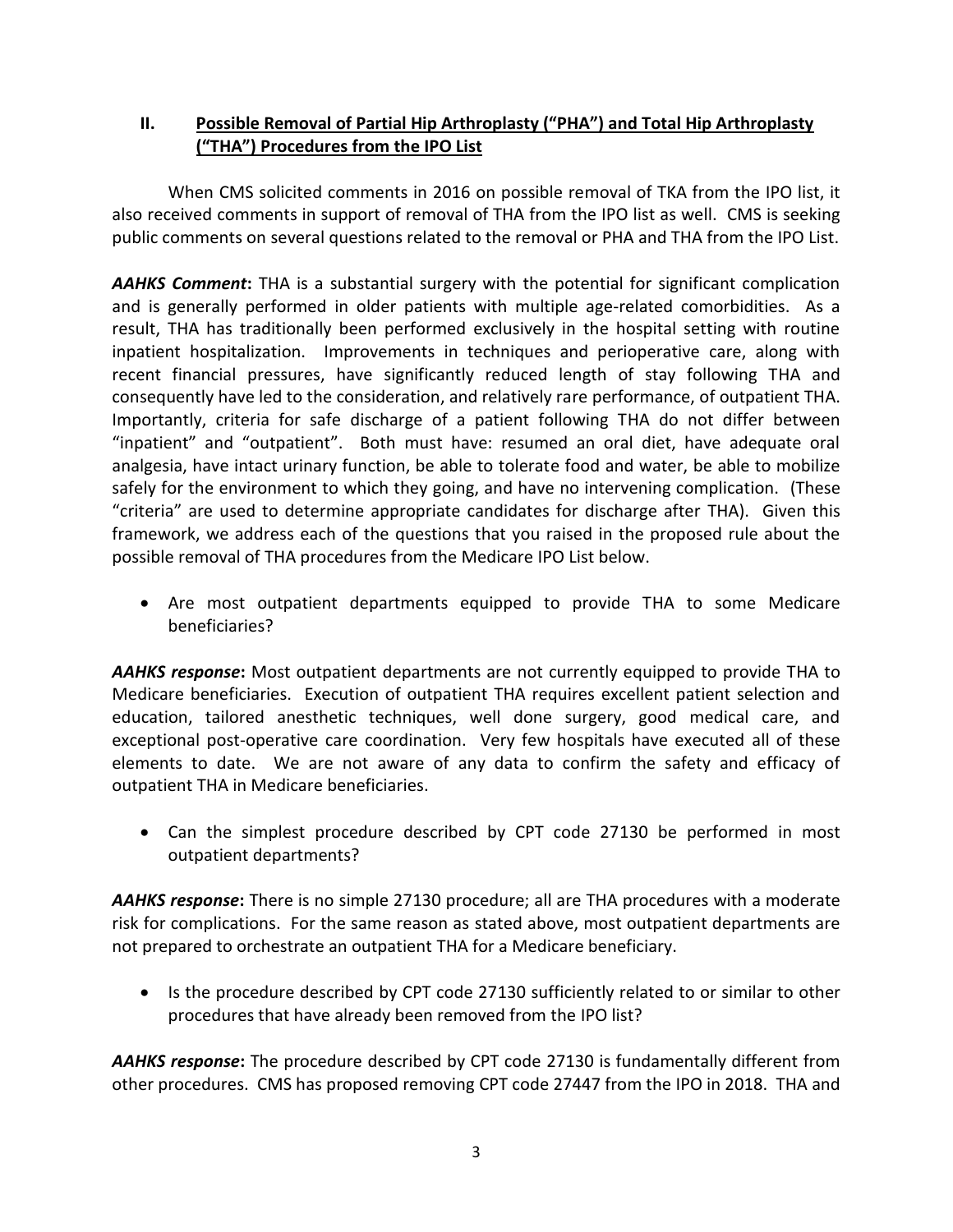TKA are similar in the extent of risks associated with each in moving the site of surgery to an outpatient setting.

 How often is the procedure described by CPT code 27130 being performed on an outpatient basis (either in a hospital outpatient department or ASC) on non-Medicare patients?

*AAHKS response***:** We are aware of individual surgeons who have presented their successful experience with outpatient THA at various professional symposia; it should be noted that, by default of the current rule being considered, those patients are not covered by Medicare. We are unaware of peer reviewed literature identifying how often the procedure is performed on an outpatient basis regardless of population.

 Would it be clinically appropriate for some Medicare beneficiaries in consultation with his or her surgeon and other members of the medical team to have the option of a THA procedure as a hospital outpatient, which may or may not include a 24-hour period of recovery in the hospital after the operation?

*AAHKS response***:** In a setting with excellent patient selection and education, tailored anesthetic techniques, well done surgery, good medical care, and exceptional post-operative care coordination, it may be clinically appropriate for some Medicare beneficiaries to have the option of a THA procedure as a hospital outpatient. Given the current state of peer-reviewed literature on this topic, guarantees should not be given to willing patients that same-day discharge will be accomplished in all cases.

# **III. Request for Information on CMS Flexibilities and Efficiencies**

CMS seeks proposals for changes within its authority that can be made to reduce unnecessary burdens for clinicians, other providers, and patients and their families, throughout the Medicare program. Changes can include payment system redesign, elimination or streamlining of reporting, monitoring and documentation requirements, aligning Medicare requirements and processes with those from Medicaid and other payers, operational flexibility, feedback mechanisms and data sharing that would enhance patient care, support of the physician-patient relationship in care delivery, and facilitation of individual preferences.

In all of our comments which follow, AAHKS is guided by its three principles for payment reform:

- Payment reform is most effective when physician-led
- The burden of excessive physician reporting on metrics detracts from care
- Patient access, especially for high-risk patients, and physician incentives must remain a focus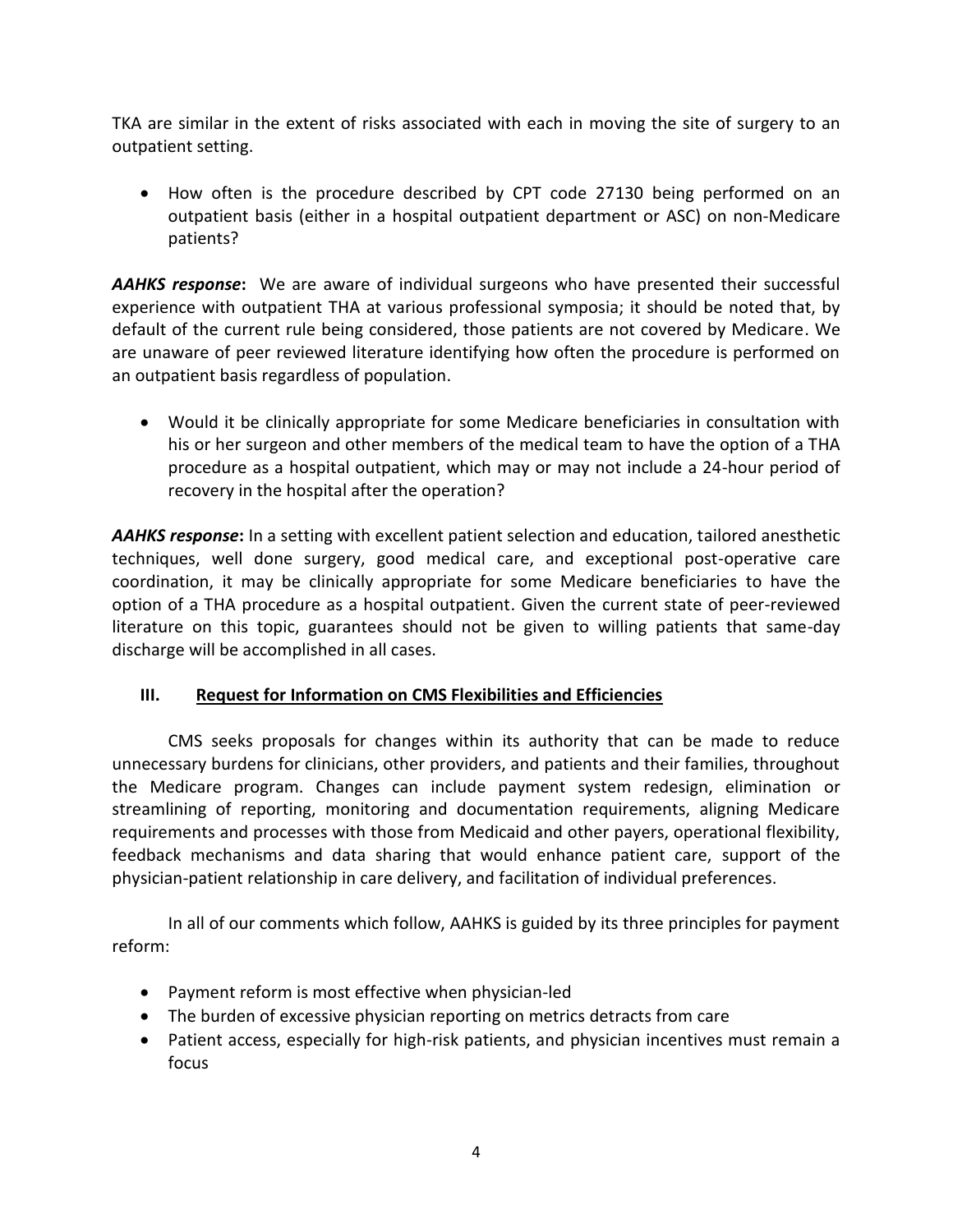## *a. Limited Availability of Advanced Alternative Payment Models ("APMs") Under the Quality Payment Program ("QPP")*

There are numerous reasons why Advanced APMs may be a more appropriate choice for specialist surgeons than participation in the Merit-Based Inceptive Payment System ("MIPS"), particularly due to the lack of orthopaedic-specific quality measures under MIPS. Unfortunately, very few Advanced APMs have been made available by CMS to-date and few are appropriate for joint replacement surgeries. Some AAHKS members work in hospitals that are mandated to participate in CJR, which is not presently an Advanced APM.

We appreciate the August 2017 proposal by CMS to provide some CJR hospitals the option to leave the program, and to provide all CJR hospitals the ability to participate in CJR as an Advanced APM. We have requested these changes for some time and they will do much to improve the underlying program. Nevertheless, these changes mean that there may be fewer hospitals operating in the CJR in the future, and not all of them may pursue Advanced APM status. Therefore, the need for additional CMS-created Advanced APMs is more urgent than ever. In light of the commencement of the QPP, the need is so acute that providers cannot wait upon the slow process of the Physician-Focused Payment Model Technical Advisory Committee ("PTAC") to develop Advanced APMs for consideration by CMMI, particularly as the PTAC seems currently focused on primary care models. CMS and CMMI should make voluntary, specialistmanaged, episode-based Advanced APMs available as soon as possible. It is our hope that the anticipated "BPCI 2" release will satisfy these needs.

## *b. Improvements to Existing Bundled Payment Models (CJR & BPCI)*

We are supportive of the August 2017 proposed changes to the CJR. Additional modifications are needed, however, to ensure the success of this model.

The lack of risk adjustment/stratification in the CJR penalizes the hospitals and surgeons that treat the sickest patients. Furthermore, as CJR shifts towards regional benchmarking, TJA practices that care disproportionately for medically complex patients will be in direct competition with those that treat a healthier patient base. Without incorporating risk adjustment, the CJR will create a reimbursement environment that increasingly incentives cherry-picking and lemon-dropping. At minimum, it would seem consistent and appropriate to use the exclusion criteria and risk adjustments already being used in the CMS hospital-level, risk-standardized payment measure that is capturing 90 day total joint costs for all hospitals.

We seek continued CMS cooperation to create risk adjustment methodology that accounts for treating high risk patients based on the quality of care delivered. AAHKS has shared with CMMI four possible risk stratification methodologies. We firmly believe that this is an important component of new payment models that will help to prevent potential barriers to access of care for high risk patients.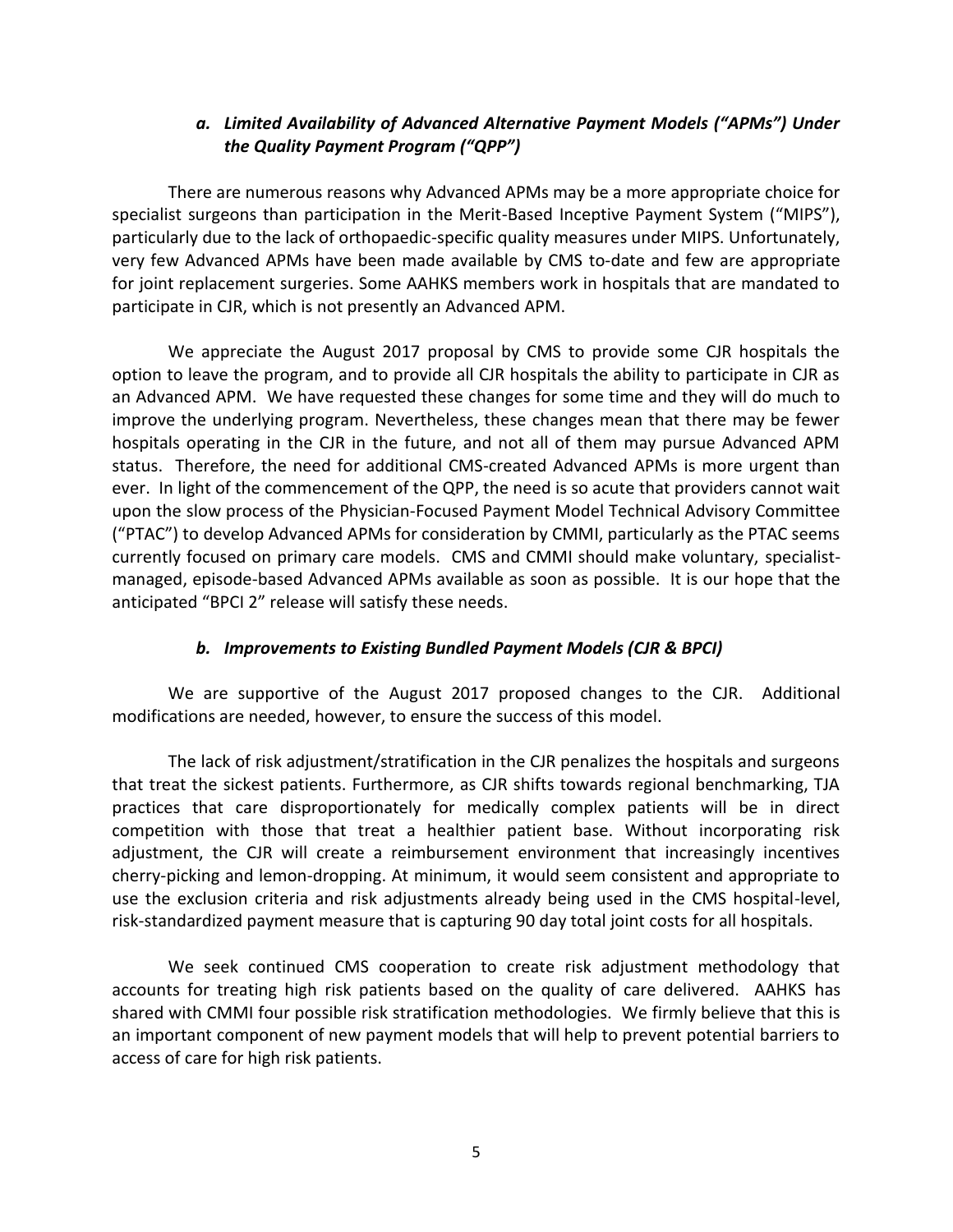#### *c. Additional Quality Measure Risk Adjustment*

CMS should also ensure that appropriate risk adjustment is implemented into MIPS quality measures so that the shortcomings of CJR are not promulgated throughout the QPP. The lack of appropriate risk adjustment means that providers may be measured on factors outside their control which leads to a disequitable distribution of resources away from the costlier and more complicated patients which frustrates some providers from serving Medicare beneficiaries.

There are improvements that also may be made to measures used in Hospital Quality Programs. For example, the Readmissions Reduction Measure for TJA (NQF #1551) remains unvalidated. The measure borrows from a validation study performed on NQF #1550, which is self-refuting. Further, 1550 and 1551 are poorly risk adjusted as the C-statistics for each are only 0.65.

#### *d. Excessive Physician Reporting*

The administrative burden of reporting requirements under the Medicare program continues to increase, often overburdening physicians who are trying to focus on direct patient care. We are committed to improving outcome reporting to increase accuracy and utility, such that what is collected is useful to patients and decision makers, but doing so with a decrease in the administrative burdens on physicians. Through development of more accurate and simplified quality measures, including the effective use of endorsed registries such as the American Joint Replacement Registry ("AJRR"), this goal can be achieved.

## *e. Medicare Signature Requirements*

For the purposes of medical review by for MACs, CERT, SMRC, and ZPICs purposes, the Medicare Program Integrity Manual (at Chapter 3  $\S$  3.3.2.4) requires that Medicare services that are provided/ordered be authenticated by the author of the order. The guidance states that the method used shall be a handwritten or electronic signature of the provider.

We fully appreciate and support the need to prevent Medicare billing for medically unnecessary or fraudulent billing. However, such requirements for physicians to be directly involved with such administrative tasks are a part of the cumulative burdens of non-clinical responsibilities that reduce the time available to devote to patient care and interaction.

## *f. Inflexible and Inappropriate Medical Necessity Standards for TJA*

Requirements implemented by MACs to satisfy medical necessity for TJA procedures are incompatible with the clinical needs in some patient cases and can lead to painful delays in necessary care. For example, current TJA medical necessity requirements demand that three months of conservative treatment be attempted and failed before Medicare will covers the TJA procedure. In some cases, a physician can shortly determine that three months of conservative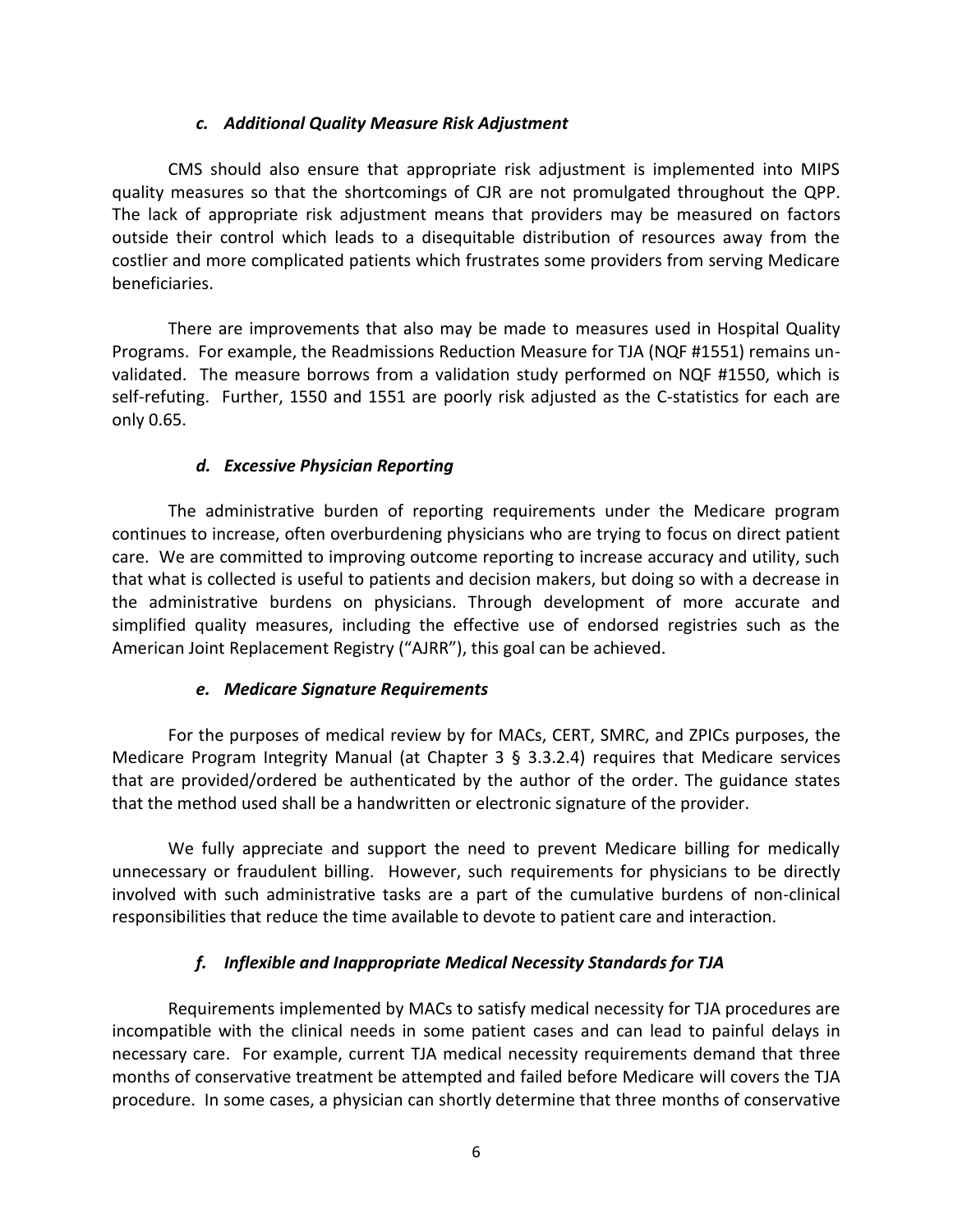treatment for a patient will (1) be ineffective, (2) put the patient through undue suffering, (3) delay patient care, or (4) waste medical resources. In these cases the three month requirement can cause additional suffering for the patient and incur unnecessary expense for the Medicare program. We recommend that the Secretary provide for CMS/MAC consultations with the appropriate specialty organizations to establish criteria for medical necessity. These consultations will lead to refined coverage requirements to benefit Medicare beneficiaries who are harmed by inflexible Medical Necessity Requirements and include flexibility for cases where three months of conservative treatment is not an appropriate pre-requisite for coverage of TJA.

## *g. New Measures for Value Under Hospital Quality Programs and Other Medicare Programs*

CMS earlier sought comment on the existing measures and methodologies within the Inpatient Prospective Payment System which could be used to measure value. There is a limit to how existing Hospital VBP quality and efficiency measures are able to realistically reflect hospital "value," particularly as some of those surgical procedure measures were never meant to reflect "value." Therefore, AAHKS strongly urges that any new assessment of "value" under the VBP or any other Medicare payment program be based on new measures. The TJA procedures performed by AAHKS members perfectly illustrate this issue.

The VBP Clinical Care Domain includes NQF # 1550 (Hospital-level Risk Standardized Complication Rate Following Elective Primary Total Hip Arthroplasty and/or Total Knee Arthroplasty), assessing complications following admission for TJA. Complications may include: acute myocardial infarction, pneumonia, or sepsis/septicemia within 7 days of admission; surgical site bleeding; pulmonary embolism or death within 30 days of admission; mechanical complications; periprosthetic joint infection; or wound infection within 90 days of admission. These factors are important measures of quality, but are far too narrow in scope to capture value of the underlying procedure. Value to the patient undergoing the procedure is measured by the patient with consideration of many more factors, including quality of life, duration of implant, and other issues beyond the 90-day timeframe of NQF # 1550.

Work is needed to develop meaningful measures that capture patient value of TJA procedures. We know that beyond cost-efficiency and short-term quality issues, our patients judge value on long-term quality of life issues such as ease of movement/discomfort, mobility, and the existence of any emerging deficiencies in the joint implant itself. AAHKS therefore recommends that CMS develop new specific measures of value through the measure development process that will eventually be incorporated into the Inpatient Quality Reporting ("IQR") program and then the VBP program. We understand that it will be a "lengthy process" to develop new measures that appropriately reflect the value to the patient of a TJA procedure over the long-term. It would be expected to be a lengthy process if pursued correctly with input and guidance from specialty societies. We believe there is interest among measure developers to address this next level of TJA measures, drawing from patient-reported outcome measures, the AJRR, and other sources to capture the value to the patient of the full life of a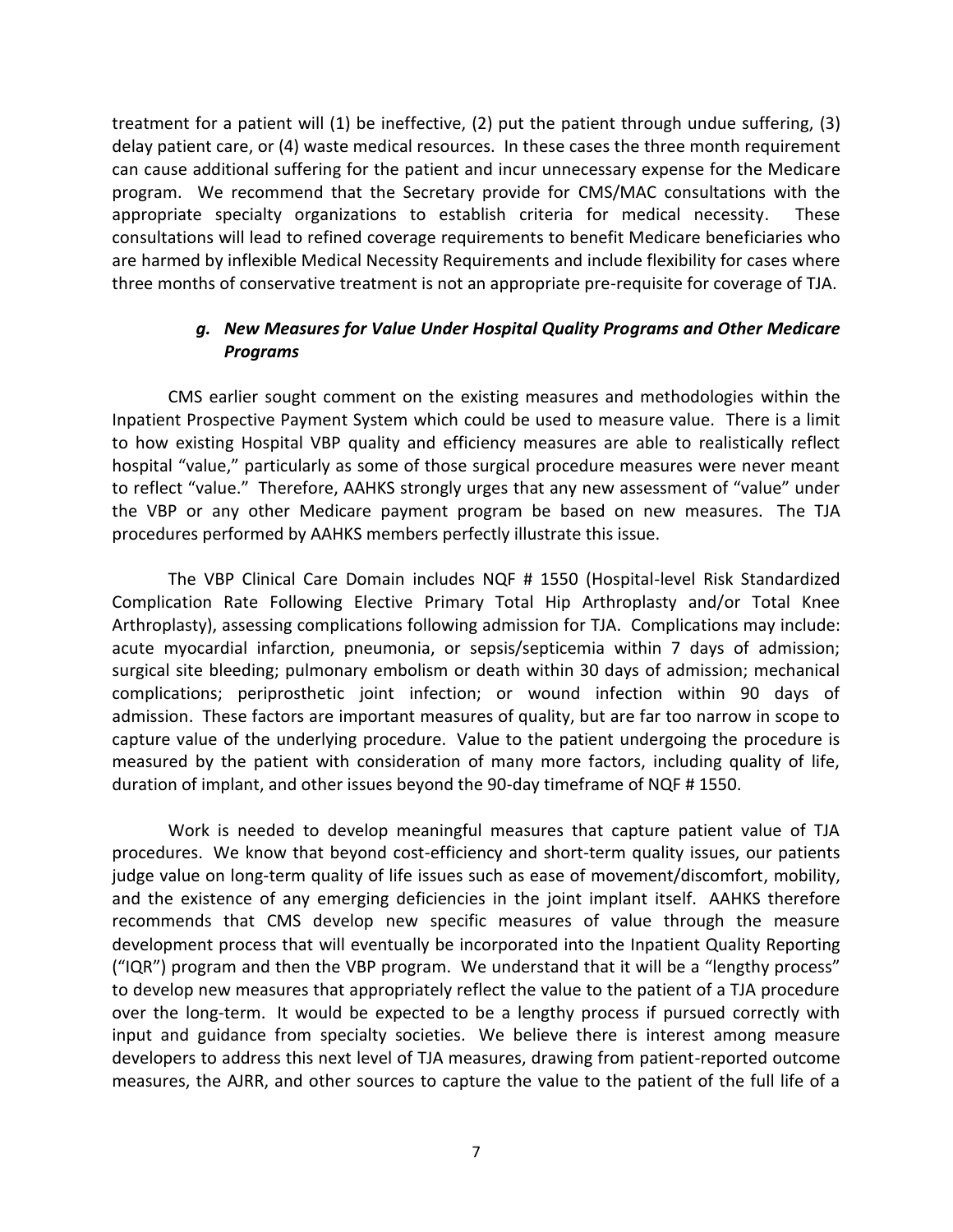joint implant. AAHKS already has demonstrated experience in partnering with CMS, other payers, and measure developers on the adoption of other consensus outcome measures.

AAHKS opposes using VBP's existing scoring methodology to account for value based upon some combination of quality and efficiency scores. Existing VBP measures and scoring methodologies are of a limited scope and were not designed to create a quality/efficiency judgment of the value of a hospital's performance on TJA procedures for patients and payers. An approach that is based only on cost-efficiency and short-term outcomes could incentivize the provision of care that unintentionally leads to longer-term negative outcomes: use of lower-cost/lower-quality implants; decreased length of stay; insufficient use of physical therapy or home health care. This is an issue for all TJA measures and many other measures of specific surgical procedures. Furthermore, it would be a disservice to beneficiaries if publicly available VBP measures of value only reflect the short-term risks to CMS, as a payer, of complications. Again, such measures are appropriate for quality, but are only a portion of the calculations of value to the beneficiary. VBP measures should not inappropriately steer beneficiaries between providers based on a misconception of value to CMS as the payer.

#### *h. Opioid Addiction Crisis*

We are grateful for the recent attention of Secretary Price, CMS, and other agencies of the Department of Health & Human Services ("HHS") to this addiction crisis. As prescribers of pain medications, AAHKS members are aware of the risks and difficult issues faced by treating prescribers. We note that more transparent and thorough coverage of TJA procedures, when medically necessary, by both Medicare and commercial insurers, would reduce the initial need to prescribe pain medication.

AAHKS members are working to reduce opioid use through effective care management. We believe there could be value in developing a MIPS quality measure for opioid-sparing approaches to managing pain. With the opioid crisis in mind, AAHKS intends to develop an opioid-sparing pain management quality measure applicable to total joint arthroplasty. Our overall goal is to develop or identify three processes, three structural and three outcomes measures for the physician to use at their discretion to satisfy various reporting requirements. We would request that these measures be reviewed and validated by appropriate entities within HHS after they are developed.

\*\*\*

AAHKS appreciates your consideration of our comments. If you have any questions, you can reach me at [mzarski@aahks.orgmailto:](file:///C:/NRPortbl/FIRM/PHALL/mzarski@aahks.org), or you may contact Joshua Kerr at [jkerr@aahks.org](mailto:jkerr@aahks.org).

Sincerely,